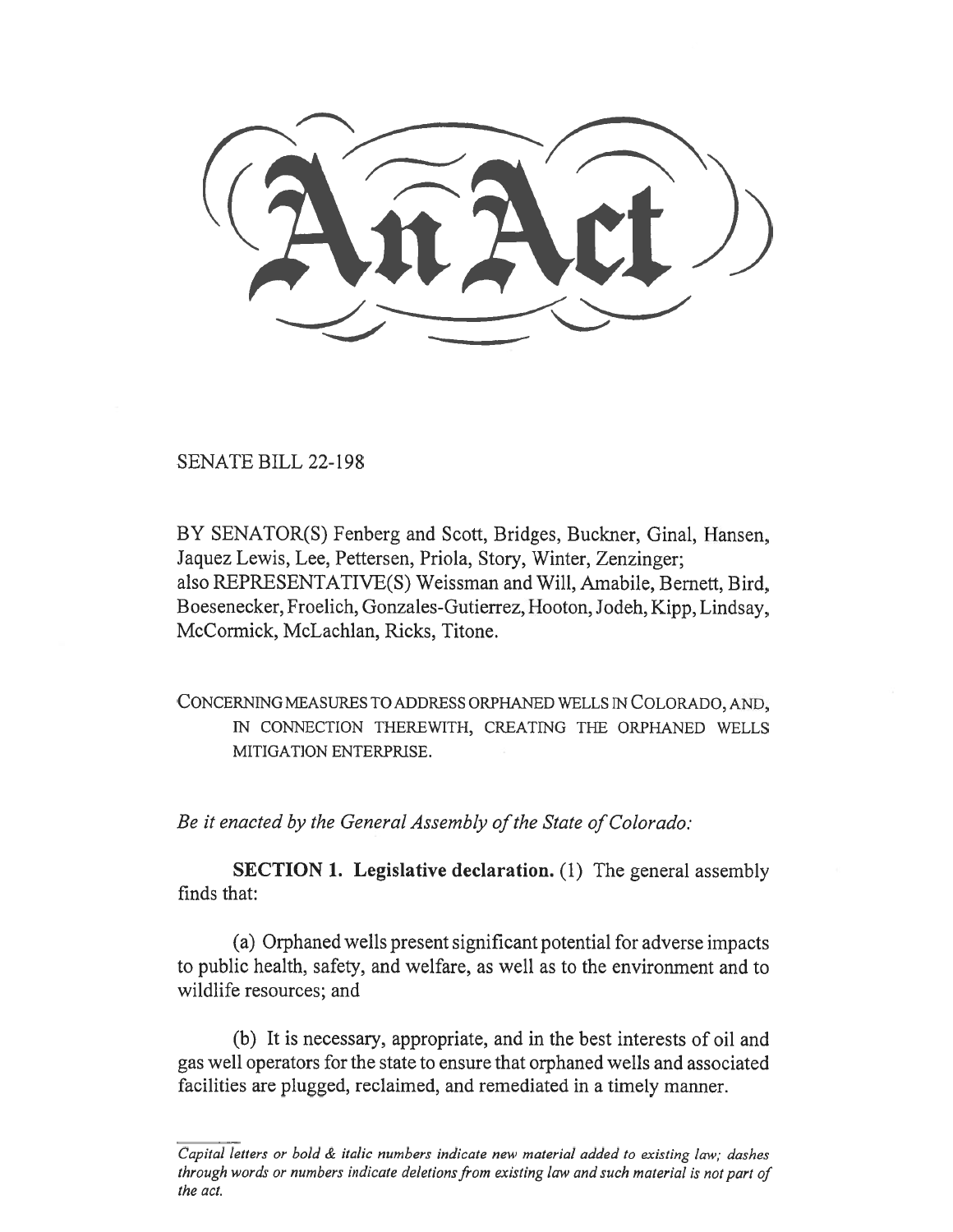(2) The general assembly also finds that:

(a) Current law authorizes the Colorado oil and gas conservation commission (commission) to require operators to provide and demonstrate certain financial assurances in order to plug, reclaim, and remediate orphaned wells; and

(b) The existing statutory and rule-based mechanisms provided for such financial assurances may not provide sufficient funding to plug, reclaim, and remediate orphaned wells in all circumstances.

(3) Now, therefore, the general assembly declares that:

(a) It is in the public interest to create an enterprise within the department of natural resources that is solely committed to the plugging, reclaiming, and remediating of orphaned wells;

(b) The activities of the orphaned wells mitigation enterprise (enterprise) shall be funded by revenue generated from mitigation fees imposed upon, and paid by, operators of oil and gas wells in Colorado;

(c) It is appropriate that operators should pay such mitigation fees, as operators are the direct beneficiaries of the service provided by the enterprise, which is the plugging, reclaiming, and remediating of orphaned wells;

(d) Operators benefit from the plugging, reclaiming, and remediating services provided by the enterprise pursuant to this act because such services allow operators to operate oil and gas wells in Colorado despite the risk that some wells will be orphaned;

(e) Operators also benefit from the service provided by the enterprise because without such service, it may be necessary to require operators to submit significantly higher amounts of financial assurance to the commission to ensure that the public does not become responsible for paying the costs of plugging, reclaiming, and remediating orphaned wells;

(f) Consistent with the determination of the Colorado supreme court in Nicholl v. E-470 Public Highway Authority, 896 P.2d 859 (Colo. 1995),

## PAGE 2-SENATE BILL 22-198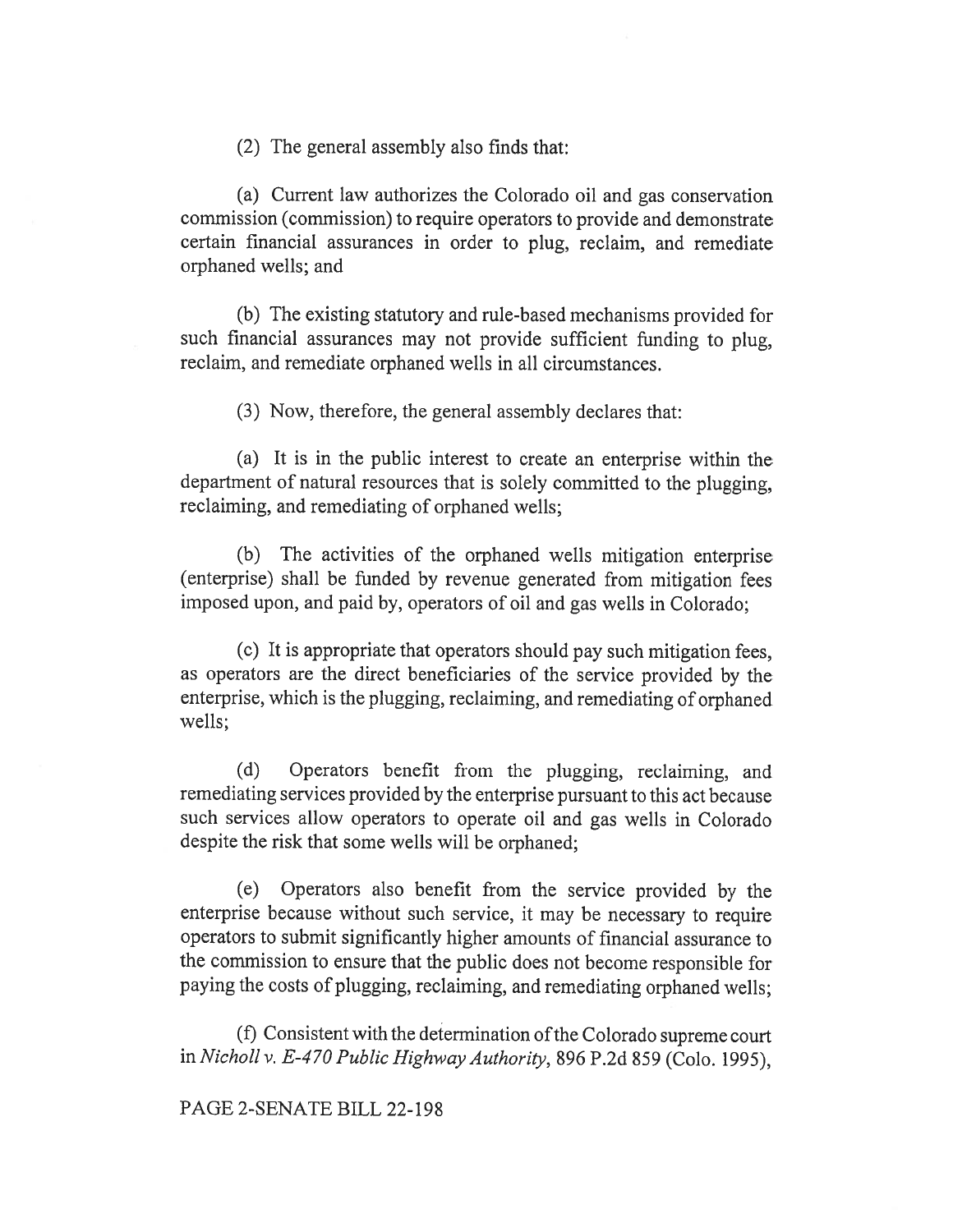that the power to impose taxes is inconsistent with enterprise status under section 20 of article X of the state constitution, and in accordance with the determination of the Colorado supreme court in Colorado Union of Taxpayers Foundation v. City of Aspen, 2018 CO 36, the general assembly concludes that the mitigation fees are fees, and the enterprise operates as a business, because:

(I) By providing financing for plugging, reclaiming, and remediating services as authorized by this section, this enterprise provides a benefit to operators when orphaned wells are plugged, reclaimed, and remediated;

(II) The mitigation fee is imposed for the specific purpose of allowing the enterprise to finance plugging, reclaiming, and remediating services, which allow operators to operate oil and gas wells in Colorado despite the risk of wells being orphaned;

(III) The mitigation fee is imposed for the specific purpose of allowing the enterprise to finance plugging, reclaiming, and remediating services, which reduces the total amount of financial assurance that operators must provide in order to operate in Colorado; and

(IV) The mitigation fee is collected in amounts that are reasonably calculated based on the impacts caused by fee payers and the benefits enjoyed by fee payers; and

(g) So long as the enterprise qualifies as an enterprise for purposes of section 20 of article X of the state constitution, the revenue from the mitigation fees collected by the enterprise is not state fiscal year spending, as defined in section 24-77-102 (17), Colorado Revised Statutes, or state revenues, as defined in section 24-77-103.6 (6)(c), Colorado Revised Statutes, and does not count against either the state fiscal year spending limit imposed by section 20 of article X of the state constitution or the excess state revenues cap, as defined in section  $24-77-103.6$  (6)(b)(I)(G), Colorado Revised Statutes.

SECTION 2. In Colorado Revised Statutes, add 34-60-133 as follows:

34-60-133. Orphaned wells mitigation enterprise - creation powers and duties - enterprise board created - mitigation fees - cash

## PAGE 3-SENATE BILL 22-198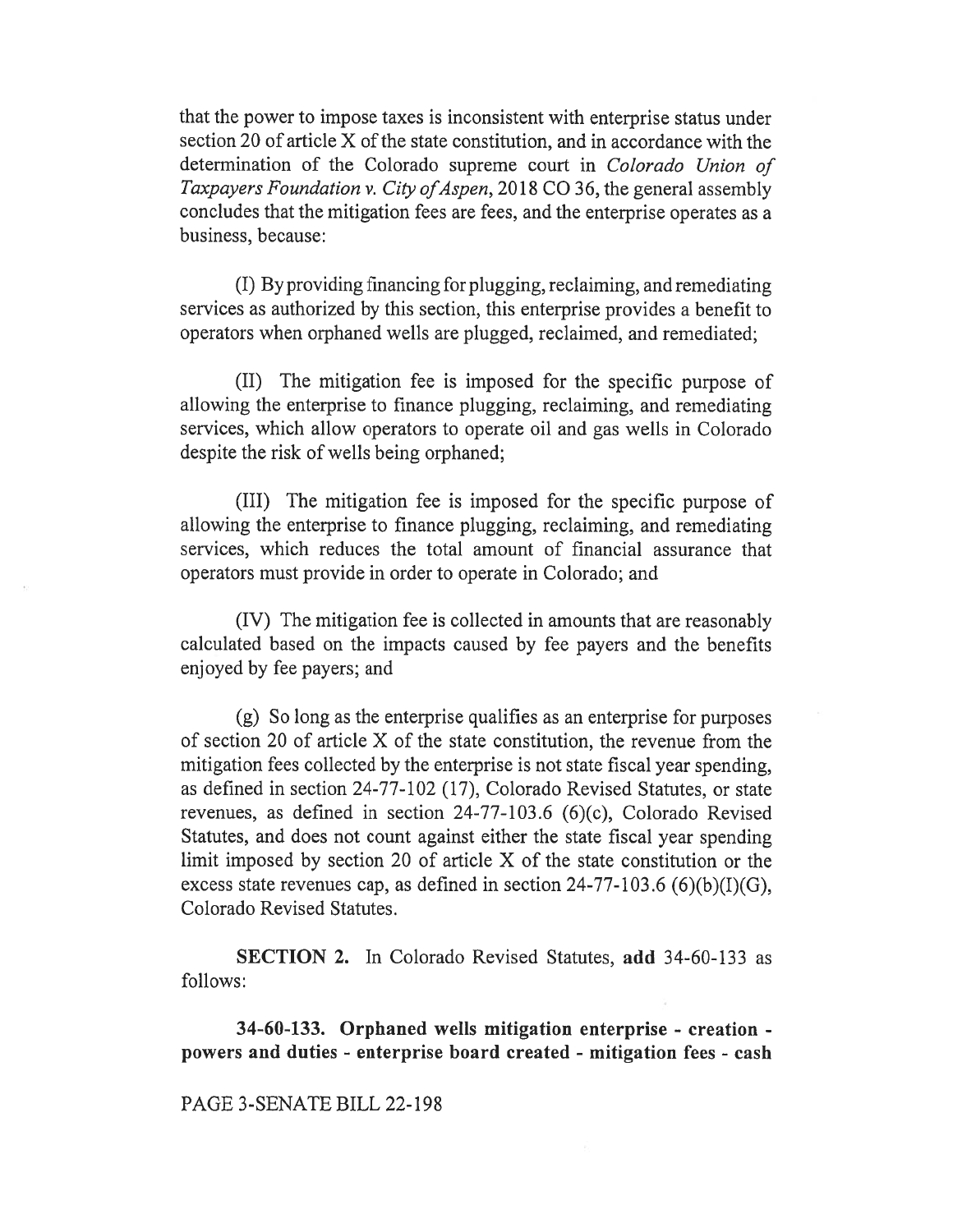fund created - rules - definitions - repeal. (1) Enterprise created. (a) THE ORPHANED WELLS MITIGATION ENTERPRISE IS CREATED IN THE DEPARTMENT FOR THE PURPOSE OF:

(I) IMPOSING AND COLLECTING MITIGATION FEES;

(II) FUNDING THE PLUGGING, RECLAIMING, AND REMEDIATING OF ORPHANED WELLS IN THE STATE;

(III) ENSURING THAT THE COSTS ASSOCIATED WITH PLUGGING, RECLAIMING, AND REMEDIATING ORPHANED WELLS ARE BORNE BY OPERATORS IN THE FORM OF MITIGATION FEES; AND

(IV) DETERMINING THE AMOUNT OF MITIGATION FEES.

(b) THE ENTERPRISE BOARD, IN CONSULTATION WITH THE COMMISSION, SHALL ADMINISTER THE ENTERPRISE IN ACCORDANCE WITH THIS SECTION.

(c) (I) THE ENTERPRISE CONSTITUTES AN ENTERPRISE FOR PURPOSES OF SECTION 20 OF ARTICLE X OF THE STATE CONSTITUTION SO LONG AS IT RETAINS THE AUTHORITY TO ISSUE REVENUE BONDS AND RECEIVES LESS THAN TEN PERCENT OF ITS TOTAL REVENUES IN GRANTS, AS DEFINED IN SECTION 24-77-102 (7), FROM ALL COLORADO STATE AND LOCAL GOVERNMENTS COMBINED. SO LONG AS IT CONSTITUTES AN ENTERPRISE, THE ENTERPRISE IS NOT A DISTRICT FOR PURPOSES OF SECTION 20 OF ARTICLE X OF THE STATE CONSTITUTION.

(II) THE ENTERPRISE IS AUTHORIZED TO ISSUE REVENUE BONDS FOR THE EXPENSES OF THE ENTERPRISE, SECURED BY REVENUE OF THE ENTERPRISE.

(2) Powers and duties. IN ADDITION TO ANY OTHER POWERS AND DUTIES SPECIFIED IN THIS SECTION, THE ENTERPRISE BOARD HAS THE FOLLOWING GENERAL POWERS AND DUTIES ON BEHALF OF THE ENTERPRISE:

(a) To ADOPT PROCEDURES FOR CONDUCTING ITS AFFAIRS;

(b) To ACQUIRE, HOLD TITLE TO, AND DISPOSE OF REAL AND PERSONAL PROPERTY;

## PAGE 4-SENATE BILL 22-198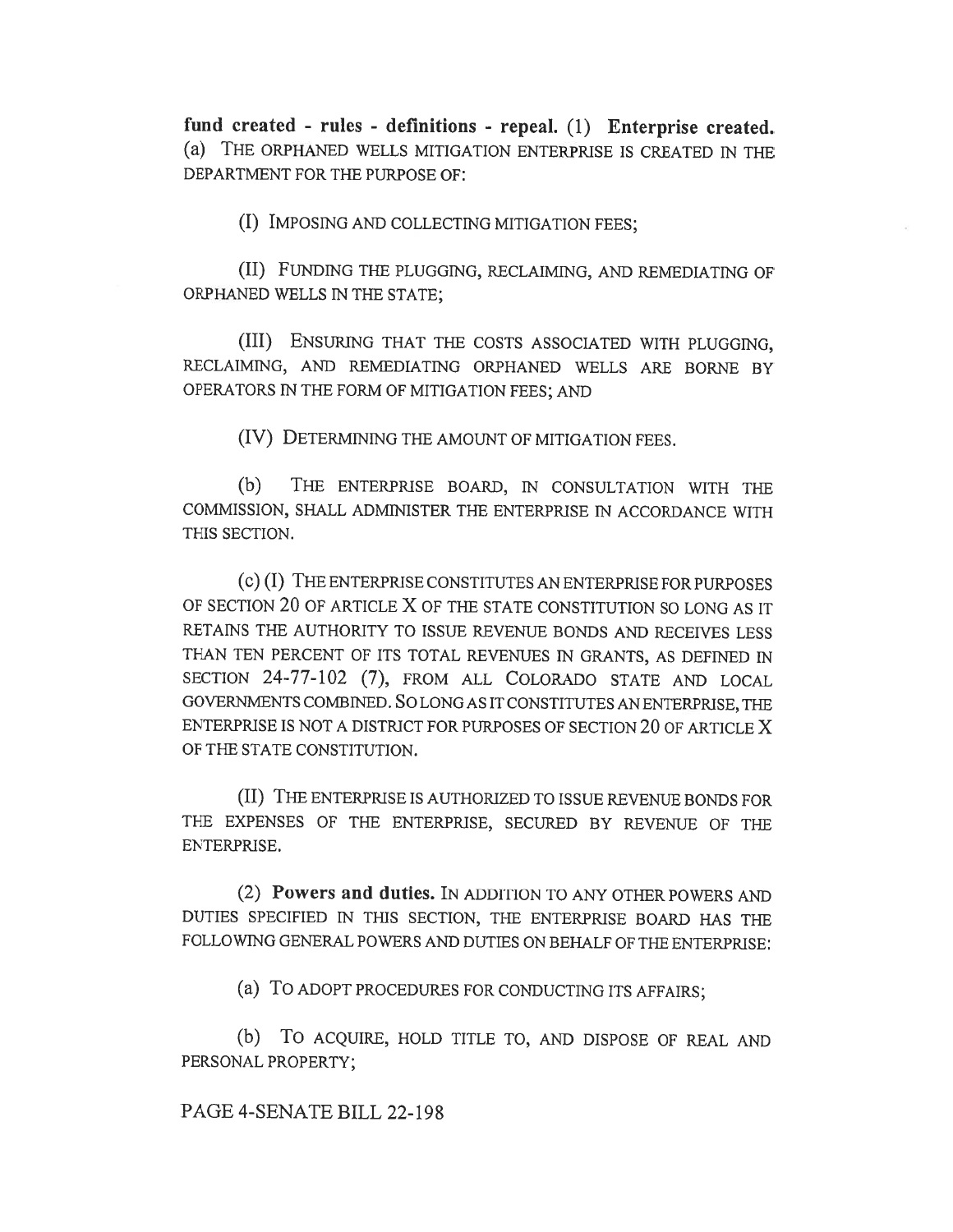(c) IN CONSULTATION WITH THE DIRECTOR OF THE COMMISSION OR THE DIRECTOR'S DESIGNEE, TO EMPLOY AND SUPERVISE INDIVIDUALS, PROFESSIONAL CONSULTANTS, AND CONTRACTORS AS ARE NECESSARY IN ITS JUDGMENT TO CARRY OUT ITS BUSINESS PURPOSES;

(d) To CONTRACT WITH ANY PUBLIC OR PRIVATE ENTITY, INCLUDING STATE AGENCIES, CONSULTANTS, AND THE ATTORNEY GENERAL'S OFFICE, FOR PROFESSIONAL AND TECHNICAL ASSISTANCE, OFFICE SPACE AND ADMINISTRATIVE SERVICES, ADVICE, AND OTHER SERVICES RELATED TO THE CONDUCT OF THE AFFAIRS OF THE ENTERPRISE;

(e) To SEEK, ACCEPT, AND EXPEND GIFTS, GRANTS, DONATIONS, OR OTHER PAYMENTS FROM PRIVATE OR PUBLIC SOURCES FOR THE PURPOSES OF THIS SECTION, SO LONG AS THE TOTAL AMOUNT OF ALL GRANTS FROM COLORADO STATE AND LOCAL GOVERNMENTS RECEIVED IN ANY STATE FISCAL YEAR IS LESS THAN TEN PERCENT OF THE ENTERPRISE'S TOTAL ANNUAL REVENUE FOR THE STATE FISCAL YEAR. THE ENTERPRISE SHALL TRANSMIT ANY MONEY RECEIVED THROUGH GIFTS, GRANTS, DONATIONS, OR OTHER PAYMENTS TO THE STATE TREASURER, WHO SHALL CREDIT THE MONEY TO THE FUND.

(f) To HAVE AND EXERCISE ALL RIGHTS AND POWERS NECESSARY OR INCIDENTAL TO OR IMPLIED FROM THE SPECIFIC POWERS AND DUTIES GRANTED BY THIS SECTION.

(3) Enterprise board created - membership - repeal. (a) THE ORPHANED WELLS MITIGATION ENTERPRISE BOARD IS CREATED TO ADMINISTER THE ENTERPRISE. THE ENTERPRISE BOARD INCLUDES THE FOLLOWING FIVE MEMBERS:

(I) THE CHAIR OF THE COMMISSION;

(II) THE DIRECTOR OF THE COMMISSION OR THE DIRECTOR'S DESIGNEE;

(III) AN INDIVIDUAL WITH SUBSTANTIAL EXPERIENCE IN THE OIL AND GAS INDUSTRY, TO BE APPOINTED BY THE GOVERNOR AND CONFIRMED BY THE SENATE;

(IV) A LOCAL GOVERNMENT OFFICIAL, PREFERABLY FROM A

PAGE 5-SENATE BILL 22-198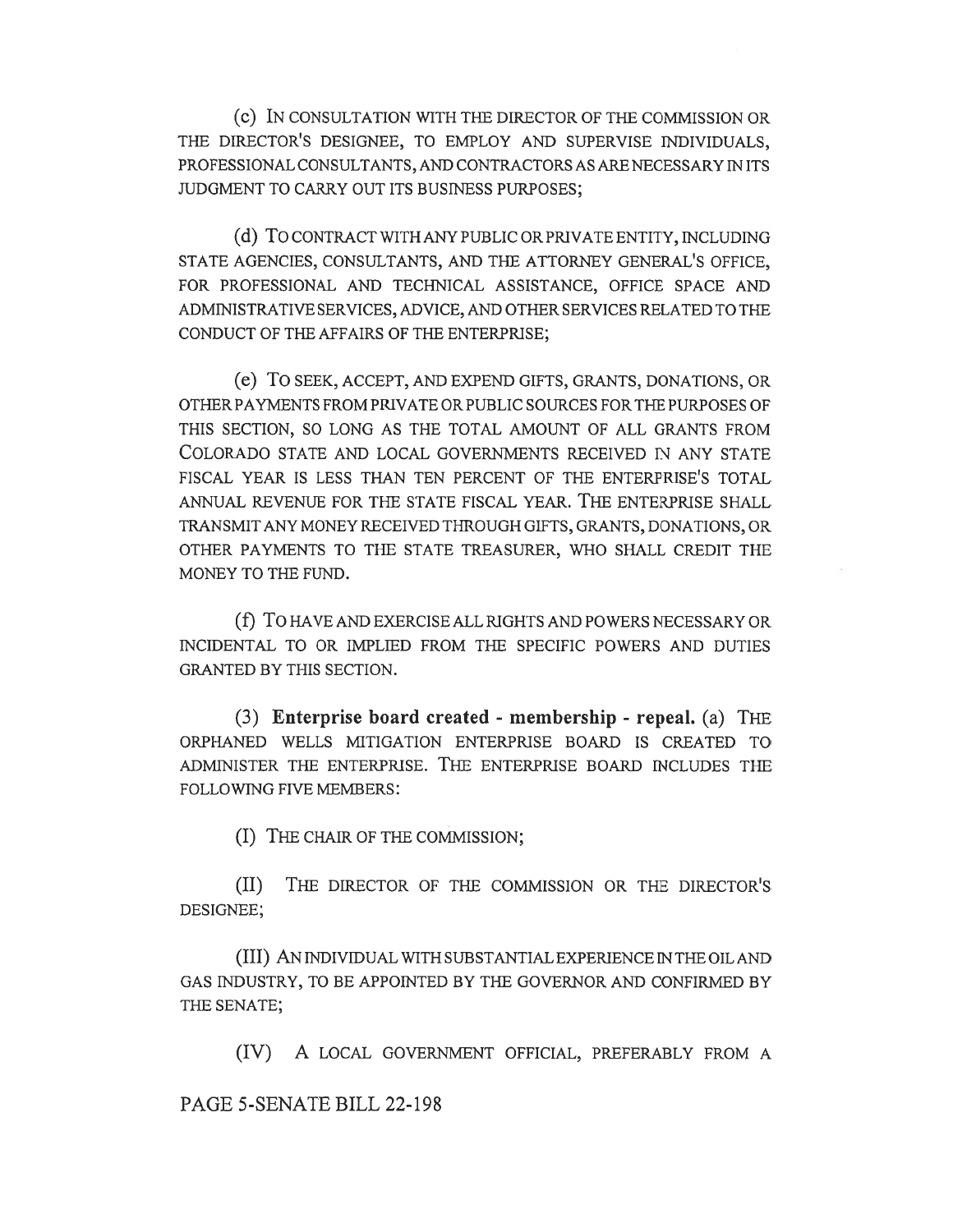JURISDICTION THAT HAS OIL AND GAS DEVELOPMENT AND ORPHANED WELLS, TO BE APPOINTED BY THE GOVERNOR AND CONFIRMED BY THE SENATE; AND

(V) AN INDIVIDUAL WITH FORMAL TRAINING OR SUBSTANTIAL EXPERIENCE IN LAND RECLAMATION PROJECTS, TO BE APPOINTED BY THE GOVERNOR AND CONFIRMED BY THE SENATE.

(b) (I) THE GOVERNOR SHALL APPOINT THE INITIAL MEMBERS OF THE ENTERPRISE BOARD PURSUANT TO SUBSECTIONS (3)(a)(III), (3)(a)(IV), AND (3)(a)(V) OF THIS SECTION ON OR BEFORE SEPTEMBER 1, 2022.

(II) THIS SUBSECTION (3)(b) IS REPEALED, EFFECTIVE JULY 1, 2023.

(c) THE MEMBERS OF THE ENTERPRISE BOARD DESCRIBED IN SUBSECTIONS  $(3)(a)(III)$ ,  $(3)(a)(IV)$ , AND  $(3)(a)(V)$  OF THIS SECTION SHALL EACH SERVE TERMS OF THREE YEARS; EXCEPT THAT THE INITIAL TERM OF THE MEMBER APPOINTED PURSUANT TO SUBSECTION  $(3)(a)(III)$  OF THIS SECTION IS ONE YEAR, AND THE INITIAL TERM OF THE MEMBER APPOINTED PURSUANT TO SUBSECTION  $(3)(a)(IV)$  OF THIS SECTION IS TWO YEARS. IN THE EVENT OF A VACANCY, THE GOVERNOR MAY APPOINT AN INDIVIDUAL TO COMPLETE THE TERM OF THE MEMBER WHOSE SEAT HAS BECOME VACANT.

(d) AN INDIVIDUAL MAY BE APPOINTED AS A MEMBER OF THE ENTERPRISE BOARD PURSUANT TO SUBSECTION (3)(a)(III), (3)(a)(IV), OR  $(3)(a)(V)$  OF THIS SECTION AN UNLIMITED NUMBER OF TIMES.

(e) ENTERPRISE BOARD MEMBERS SERVING PURSUANT TO SUBSECTIONS  $(3)(a)(III)$ ,  $(3)(a)(IV)$ , AND  $(3)(a)(V)$  OF THIS SECTION MAY RECEIVE COMPENSATION FROM THE DEPARTMENT ON A PER DIEM BASIS FOR REASONABLE EXPENSES ACTUALLY INCURRED IN THE PERFORMANCE OF DUTIES REQUIRED OF ENTERPRISE BOARD MEMBERS UNDER THIS SECTION.

(f) THE GOVERNOR SHALL SELECT A MEMBER OF THE ENTERPRISE BOARD TO SERVE AS CHAIR OF THE ENTERPRISE BOARD.

(4) Enterprise board - duties. IN ADDITION TO ADMINISTERING THE ENTERPRISE, AT LEAST ANNUALLY, THE ENTERPRISE BOARD SHALL:

(a) CONSIDER WHETHER THE AMOUNTS OF THE MITIGATION FEES SHOULD BE INCREASED OR REDUCED, BASED ON CURRENT CIRCUMSTANCES

## PAGE 6-SENATE BILL 22-198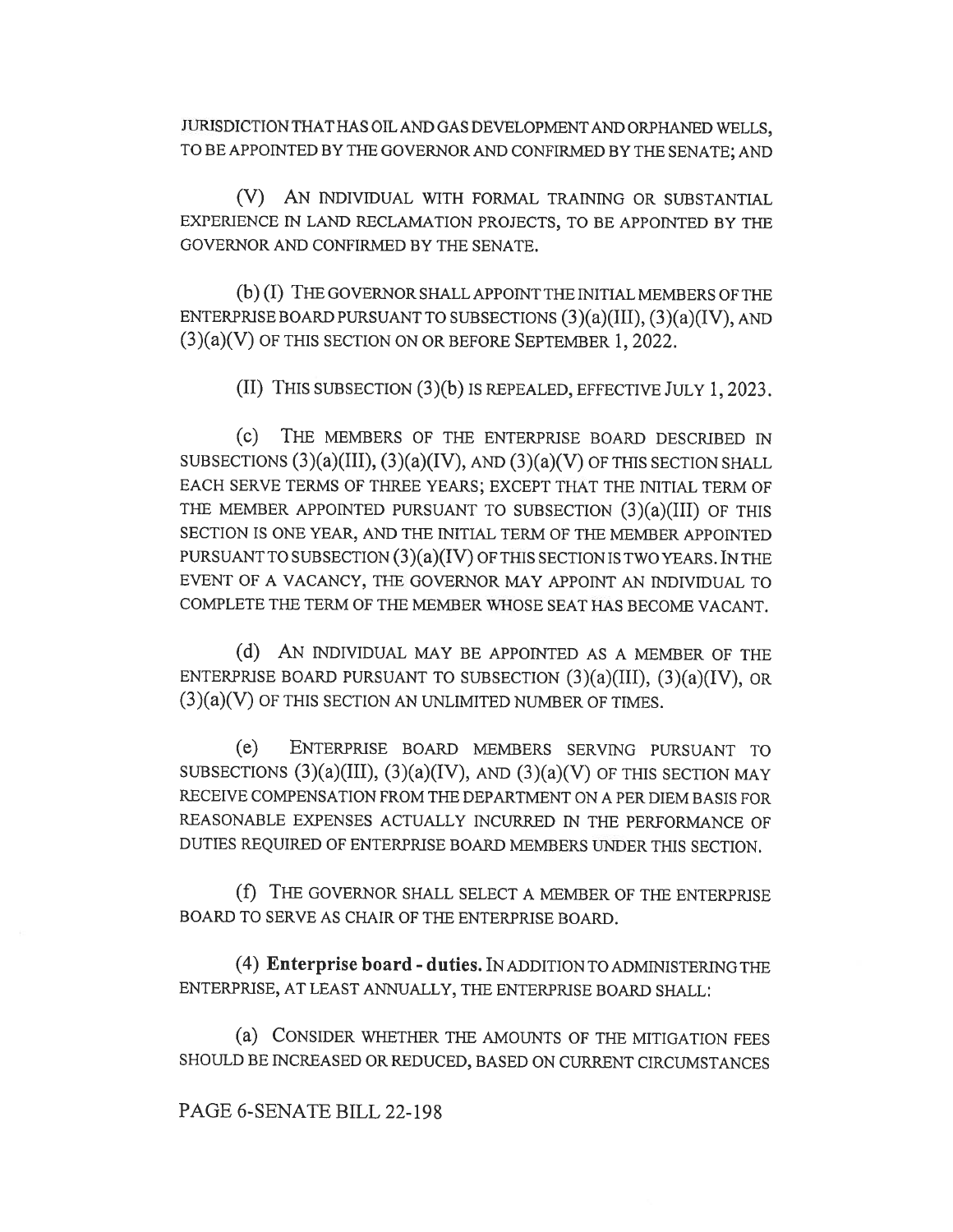AND REASONABLY ANTICIPATED FUTURE EXPENDITURES FROM THE FUND;

(b) IF THE ENTERPRISE BOARD DETERMINES THAT AN INCREASE OR REDUCTION OF THE MITIGATION FEE AMOUNTS IS WARRANTED, ADJUST THE MITIGATION FEE AMOUNTS; EXCEPT THAT THE ENTERPRISE BOARD SHALL NOT SET THE FEE AMOUNTS IN AN AMOUNT THAT RESULTS IN A VIOLATION OF SUBSECTION (6)(b) OF THIS SECTION; AND

(c) ADVISE THE COMMISSION OF THE OUTCOME OF THE ENTERPRISE BOARD'S DELIBERATIONS PURSUANT TO THIS SUBSECTION (4).

(5) Mitigation fees. (a) ON OR BEFORE AUGUST 1, 2022; ON OR BEFORE APRIL 30, 2023; AND ON OR BEFORE APRIL 30 EACH YEAR THEREAFTER, EACH OPERATOR SHALL PAY A MITIGATION FEE TO THE ENTERPRISE FOR EACH WELL OF AN OPERATOR THAT HAS BEEN SPUD BUT IS NOT YET PLUGGED AND ABANDONED, IN ACCORDANCE WITH RULES OF THE COMMISSION. MITIGATION FEES DUE BY AUGUST 1, 2022, SHALL BE PAID IN THE FOLLOWING AMOUNTS:

(I) FOR OPERATORS WITH PRODUCTION THAT IS EQUAL TO OR LESS THAN A THRESHOLD TO BE DETERMINED BY RULES OF THE COMMISSION, ONE HUNDRED TWENTY-FIVE DOLLARS FOR EACH WELL; AND

(II) FOR OPERATORS WITH PRODUCTION THAT EXCEEDS A THRESHOLD TO BE DETERMINED BY RULES OF THE COMMISSION, TWO HUNDRED TWENTY-FIVE DOLLARS FOR EACH WELL.

(b) MITIGATION FEES PAID AFTER AUGUST 1, 2022, SHALL BE PAID IN THE AMOUNTS DESCRIBED IN SUBSECTION  $(5)(a)$  OF THIS SECTION, AS SUCH AMOUNTS MAY BE ADJUSTED BY THE ENTERPRISE BOARD PURSUANT TO SUBSECTION (4) OF THIS SECTION.

(c) THE ENTERPRISE SHALL TRANSFER ALL MONEY COLLECTED AS MITIGATION FEES PURSUANT TO THIS SUBSECTION (5) TO THE STATE TREASURER, WHO SHALL CREDIT THE MONEY TO THE FUND.

(6) Cash fund. (a) THE ORPHANED WELLS MITIGATION ENTERPRISE CASH FUND IS CREATED IN THE STATE TREASURY. THE FUND CONSISTS OF:

(I) MONEY RECEIVED AS MITIGATION FEES;

PAGE 7-SENATE BILL 22-198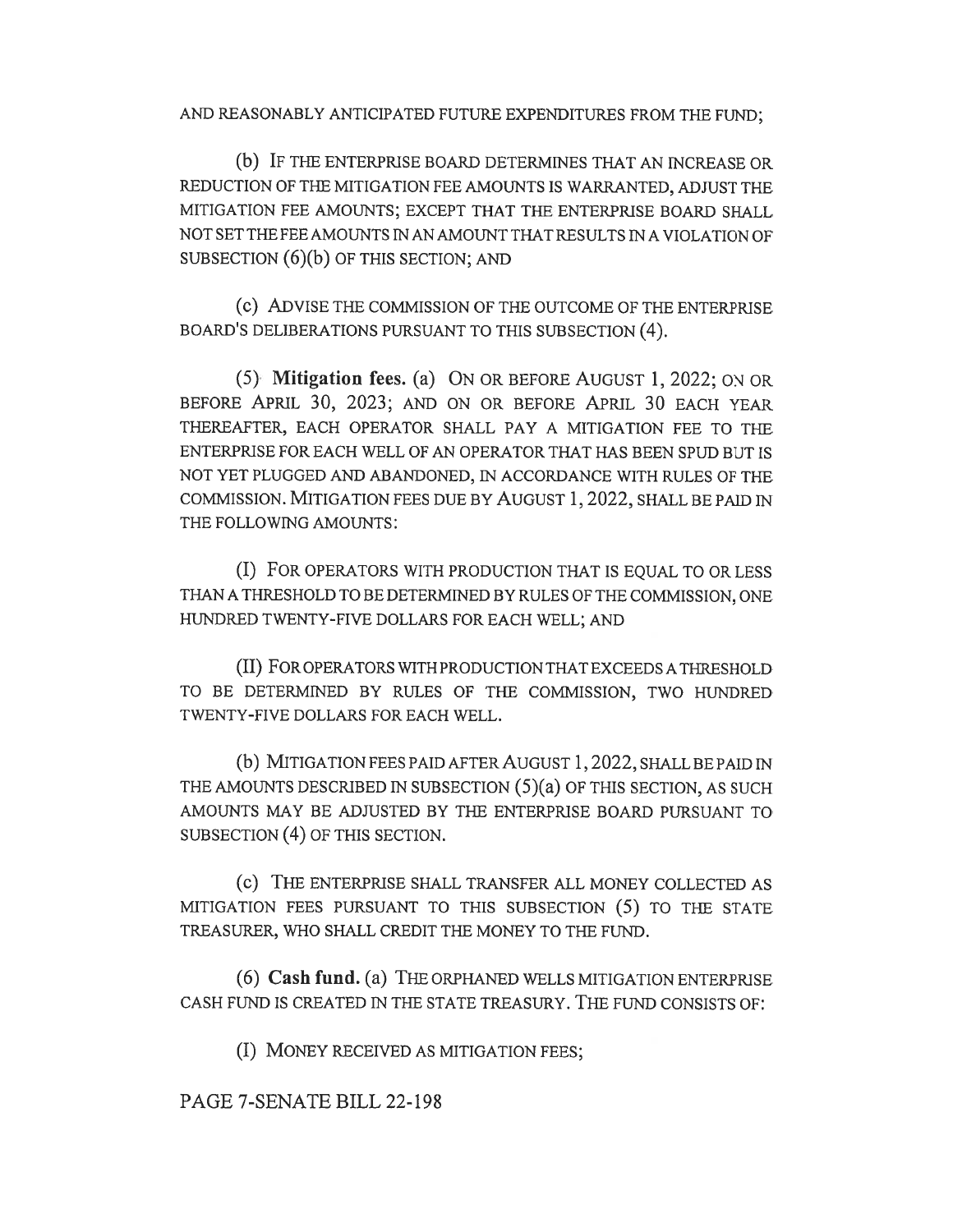(II) ANY MONEY RECEIVED FROM THE ISSUANCE OF REVENUE BONDS, AS DESCRIBED IN SUBSECTION (1)(c)(II) OF THIS SECTION;

(III) ANY GIFTS, GRANTS, OR DONATIONS RECEIVED PURSUANT TO SUBSECTION (2)(e) OF THIS SECTION; AND

(IV) ANY OTHER MONEY THAT THE GENERAL ASSEMBLY MAY APPROPRIATE OR TRANSFER TO THE FUND.

(b) THE TOTAL AMOUNT OF MONEY CREDITED TO THE FUND AS MITIGATION FEES MAY NOT EXCEED ONE HUNDRED MILLION DOLLARS IN THE FIRST FIVE FISCAL YEARS OF THE ENTERPRISE, BEGINNING WITH THE 2022-23 STATE FISCAL YEAR.

(C) THE STATE TREASURER SHALL CREDIT ALL INTEREST AND INCOME DERIVED FROM THE DEPOSIT AND INVESTMENT OF MONEY IN THE FUND TO THE FUND. ANY UNEXPENDED AND UNENCUMBERED MONEY REMAINING IN THE FUND AT THE END OF A FISCAL YEAR REMAINS IN THE FUND AND SHALL NOT BE CREDITED OR TRANSFERRED TO THE GENERAL FUND.

(d) MONEY CREDITED TO THE FUND IS CONTINUOUSLY APPROPRIATED TO THE FUND FOR USE BY THE ENTERPRISE AND SHALL BE EXPENDED TO:

(I) PROVIDE PLUGGING, RECLAIMING, AND REMEDIATING SERVICES AT THE REQUEST OF THE DIRECTOR OF THE COMMISSION;

(II) PAY THE ENTERPRISE'S REASONABLE AND NECESSARY OPERATING EXPENSES; AND

(III) OTHERWISE EXERCISE THE ENTERPRISE'S POWERS AND PERFORM ITS DUTIES AS AUTHORIZED BY THIS SECTION.

(7) Rules. THE COMMISSION SHALL PROMULGATE RULES FOR THE IMPLEMENTATION OF SUBSECTION  $(5)(a)$  OF THIS SECTION AND AS MAY BE OTHERWISE NECESSARY TO IMPLEMENT THIS SECTION.

(8) Definitions. AS USED IN THIS SECTION, UNLESS THE CONTEXT OTHERWISE REQUIRES:

(a) "DEPARTMENT" MEANS THE DEPARTMENT OF NATURAL

PAGE 8-SENATE BILL 22-198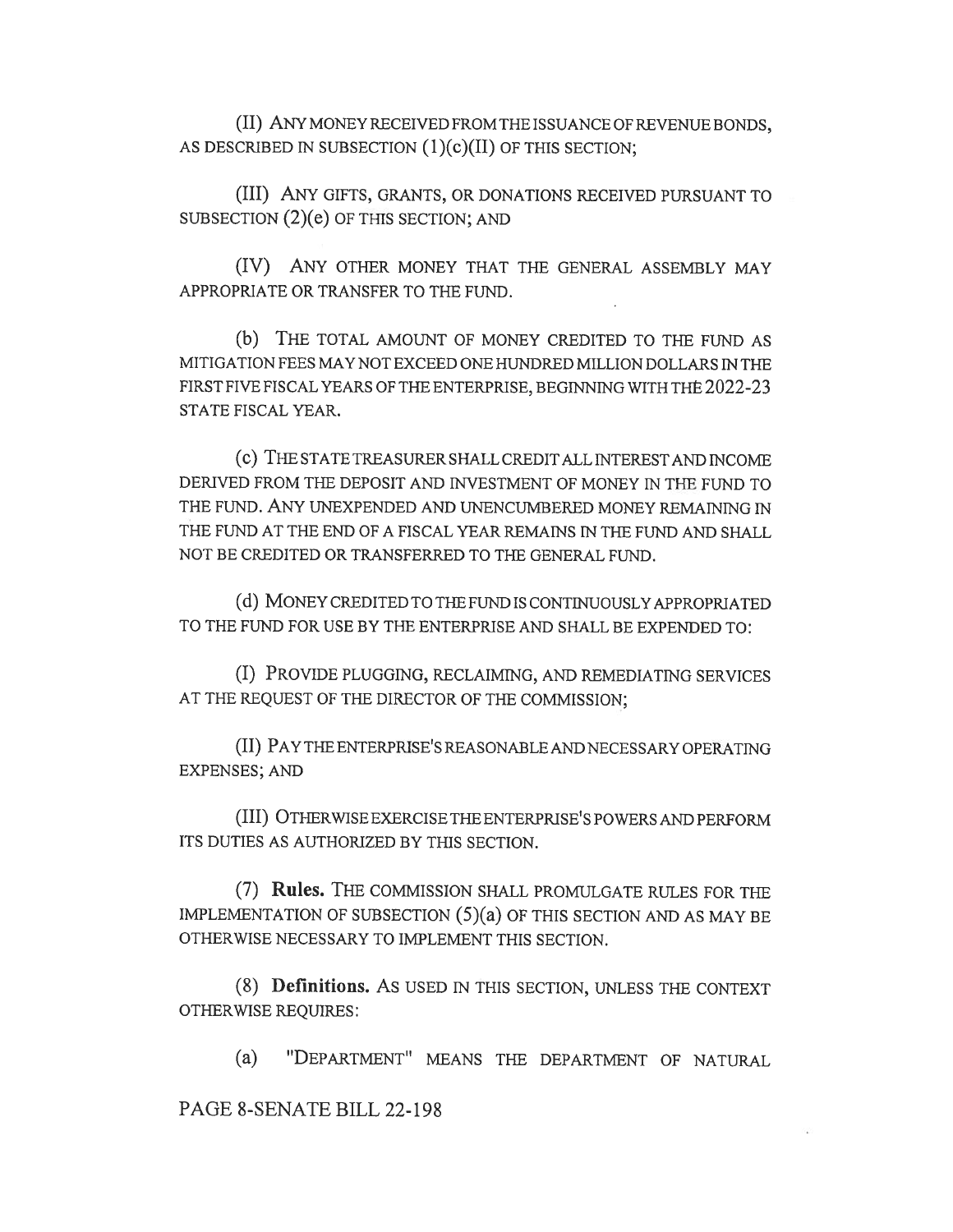RESOURCES.

(b) "ENTERPRISE" MEANS THE ORPHANED WELLS MITIGATION ENTERPRISE CREATED IN SUBSECTION (1) OF THIS SECTION.

(C) "ENTERPRISE BOARD" MEANS THE ORPHANED WELLS MITIGATION ENTERPRISE BOARD CREATED IN SUBSECTION (3) OF THIS SECTION.

(d) "FUND" MEANS THE ORPHANED WELLS MITIGATION ENTERPRISE CASH FUND CREATED IN SUBSECTION (6) OF THIS SECTION.

(e) "MITIGATION FEE" MEANS A MITIGATION FEE AUTHORIZED AND IMPOSED PURSUANT TO SUBSECTION (5) OF THIS SECTION.

(f) "ORPHANED WELL" MEANS AN OIL AND GAS WELL, LOCATION, OR FACILITY IN THE STATE FOR WHICH NO OWNER OR OPERATOR CAN BE FOUND OR THE OWNER OR OPERATOR IS UNWILLING OR UNABLE TO PAY THE COSTS OF PLUGGING, RECLAIMING, AND REMEDIATING.

SECTION 3. Effective date. This act takes effect July 1, 2022.

SECTION 4. Safety clause. The general assembly hereby finds,

PAGE 9-SENATE BILL 22-198